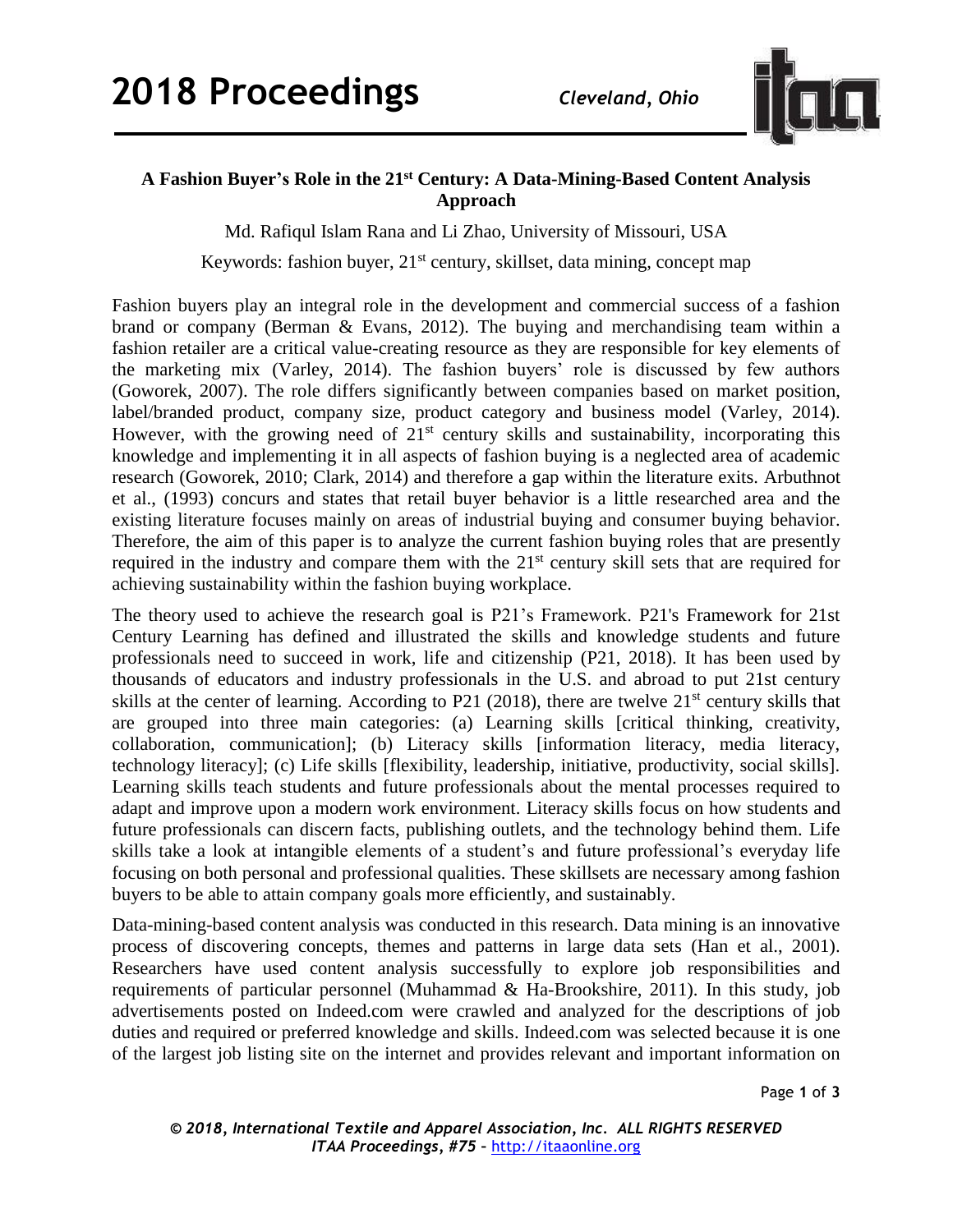the desired qualifications and requirements for various personnel in the fashion industry. A total of 677 fashion-buying jobs were collected by data mining algorithm in Python, using the search keyword "fashion buyer" on February 25, 2018. Out of those, 228 were removed from the data set due to repeated posting, lack of detailed description and buying positions that were not related to fashion industry. Therefore, 449 job advertisements were used for the final data analysis. A text data analytical tool named Leximancer was used to develop the concept map among the collected text data (Figure. 1) and analyze the word frequency related to  $21<sup>st</sup>$  century skills.



*Figure. 1*: Concept map of fashion buyer role

The results of this study are noteworthy. First, terms like "critical thinking", "creativity", "collaboration", "teamwork" and "communication" were present 1610 times across all the job postings which shows the current demand and need for Learning skills in the fashion-buying roles. Second, terms like "information", "social media", "computer literacy", "MS office", "software's" and "technology" were present 962 times across all the job postings which shows the current demand and need for Literacy skills in the fashion-buying roles. Finally, terms like "flexibility", "adaptable", "leadership", "initiative", "productivity", "customer skills" and "relations" were present 866 times across all the job postings which shows the demand and need for Life skills in the fashion-buying roles.

The results illustrate the current demand and need of  $21<sup>st</sup>$  Century skills in the fashion-buying role. Although the framework given by P21 was in general, it seems to have significant implications for fashion industry, too. Notably, the most prominent skillset that was present in the fashion buyer job posting is the Learning skills which means that current industry needs more creativity, innovative thinking, and critical thinking ability among professionals so that they could address societal, environmental, and technological challenges more efficiently. To the best of our knowledge, this study is one of the very few that adopted the computational data mining and concept map development approach in fashion buying research. The results help fashion professionals, educators, students, and job seekers to get a better picture of which skillsets to develop so that they could be industry-ready and face the  $21<sup>st</sup>$  century challenges. Future research is recommended to investigate the need of  $21<sup>st</sup>$  century skillsets in fashion-buying role globally and why fashion industries are diving more into these skillsets and how it transforms the fashion industry to achieve sustainability goals.

Page **2** of **3**

*© 2018, International Textile and Apparel Association, Inc. ALL RIGHTS RESERVED ITAA Proceedings, #75 –* [http://itaaonline.org](http://itaaonline.org/)